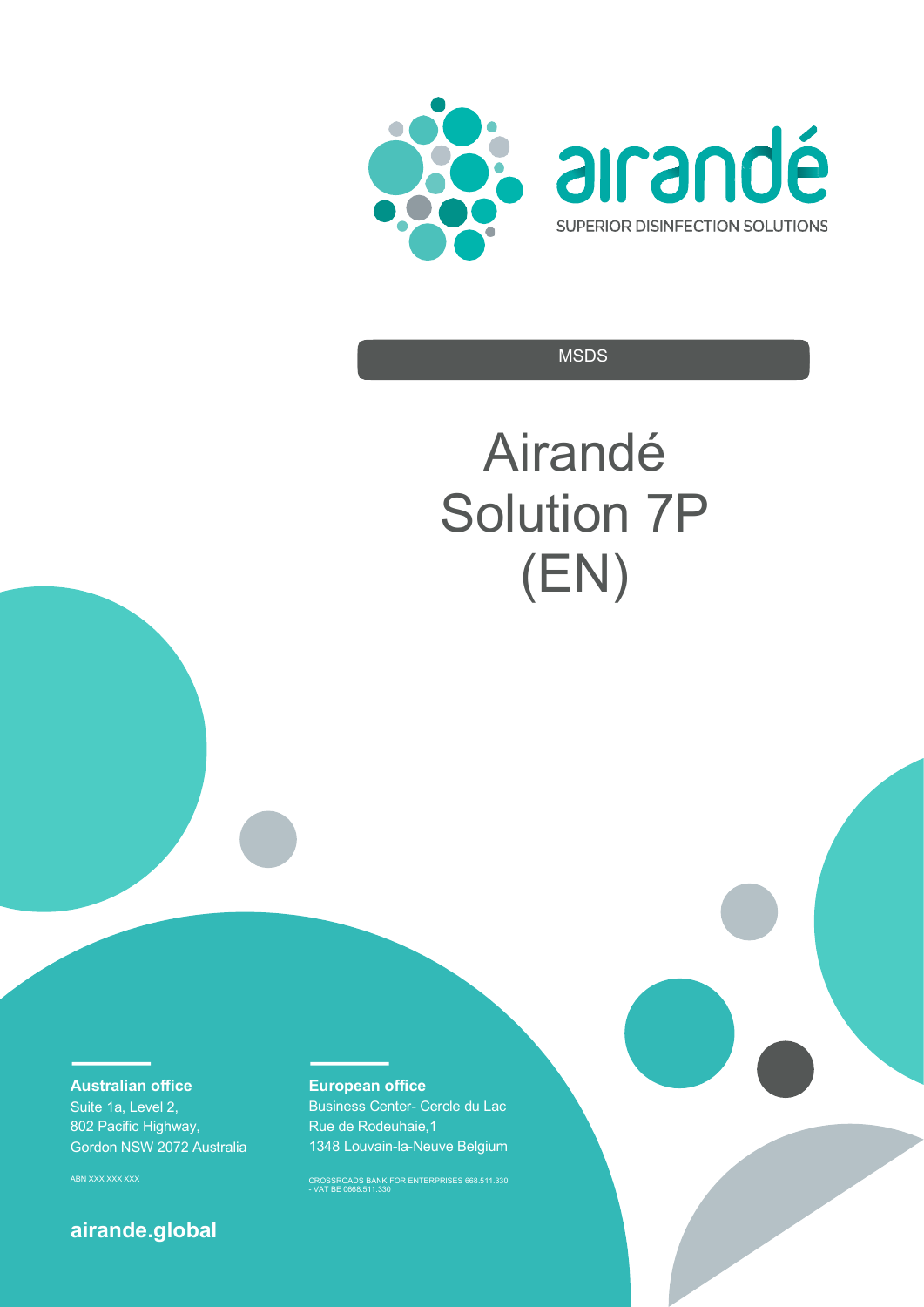

Revision Date : 25.01.2018

#### **SECTION 1: Identification of the substance/mixture and of the company/undertaking**

#### **1.1 Product identifier**

- Trade name H2O2 SOLUTION 7P

**1.2 Relevant identified uses of the substance or mixture and uses advised** 

**against** 

**Uses of the Substance/Mixture**

- Biocides

#### **1.3 Details of the supplier of the safety data sheet**

#### **Company**

Airandé Pty Limited Suite 1a, Level 2, 802 Pacific Highway GORDON NSW 2072 AUSTRALIA Tel: +61 2 9844 5826

#### **E-mail address**

office@airande.global

#### **1.4 Emergency telephone number**

+61 131126

#### **SECTION 2: Hazards identification**

#### **2.1 Classification of the substance or mixture**

#### **Classification (Regulation (EC) No 1272/2008 )**

Skin irritation, Category 2 **H315: Causes skin irritation**. Serious eye damage, Category 1 H318: Causes serious eye damage.<br>Chronic aquatic toxicity, Category 2 H411: Toxic to aquatic life with long l

H411: Toxic to aquatic life with long lasting effects.

#### **2.2 Label elements**

# **Regulation (EC) No 1272/2008**

- Index-No. 008-003-00-9 hydrogen peroxide (7 %)
- 
- 
- Index-No. 607-094-00-8 peracetic acid (0.4 %) • Index-No. 607-002-00-6 acetic acid (5 %)

**Pictogram**





#### **Hazard statements**

H318 Causes serious eye damage. H315 Causes skin irritation. H411 Toxic to aquatic life with long lasting effects.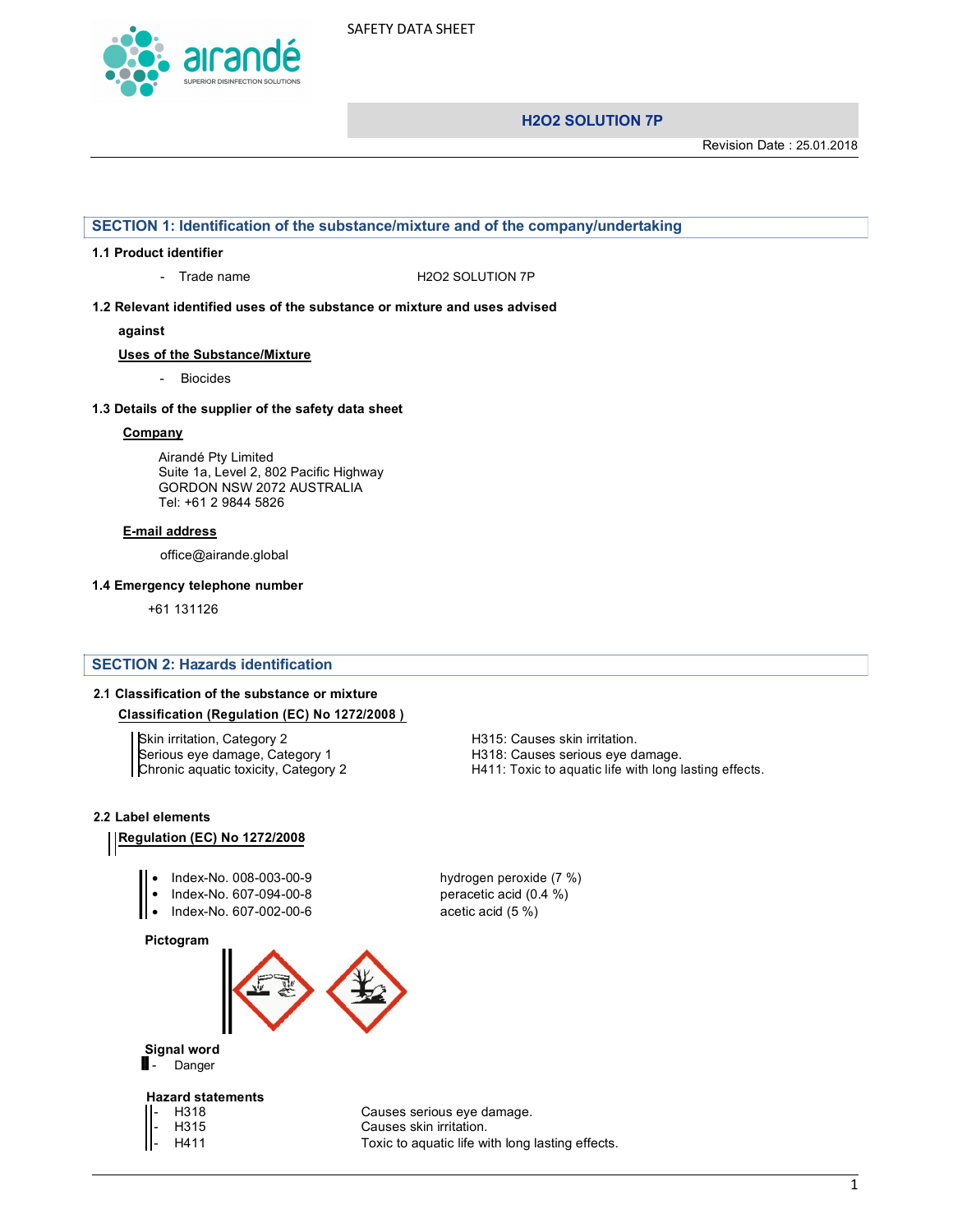

# **H2O2 SOLUTION 7P**

Revision Date : 25.01.2018

| Prevention                                                                        |                                                                                     |
|-----------------------------------------------------------------------------------|-------------------------------------------------------------------------------------|
|                                                                                   | Avoid release to the environment.                                                   |
| - P273<br>- P280<br>Response                                                      | Wear eye protection/ face protection.                                               |
|                                                                                   |                                                                                     |
|                                                                                   | IF ON SKIN: Wash with plenty of water.                                              |
| $\begin{array}{ l } \hline - & P302 + P352 \\ - & P305 + P351 + P338 \end{array}$ | IF IN EYES: Rinse cautiously with water for several minutes. Remove contact lenses, |
|                                                                                   | if present and easy to do. Continue rinsing.                                        |
| P310                                                                              | Immediately call a POISON CENTER or doctor/ physician.                              |

#### **2.3 Other hazards which do not result in classification**

# **Results of PBT and vPvB assessment**

- This mixture contains no substance considered to be persistent, bioaccumulating and toxic (PBT).<br>This mixture contains no substance considered to be very persistent and very bioaccumulating (vF
	- This mixture contains no substance considered to be very persistent and very bioaccumulating (vPvB).

# **SECTION 3: Composition/information on ingredients**

#### **3.1 Substance**

- Not applicable, this product is a mixture.

#### **3.2 Mixture**

- Synonyms PAA, Peroxyacetic acid, Peroxyethanoic acid

#### **Information on Components and Impurities**

| <b>Chemical Name</b> | Identification                                                                  | Classification                                                                                                                                                                                                                                                                                                                                                  | Concentration [%] |
|----------------------|---------------------------------------------------------------------------------|-----------------------------------------------------------------------------------------------------------------------------------------------------------------------------------------------------------------------------------------------------------------------------------------------------------------------------------------------------------------|-------------------|
|                      | number                                                                          | Regulation (EC) No 1272/2008                                                                                                                                                                                                                                                                                                                                    |                   |
| hydrogen peroxide    | Index-No.:<br>008-003-00-9<br>CAS-No.:<br>7722-84-1<br>EINECS-No.:<br>231-765-0 | Oxidizing liquids, Category 1;<br>H <sub>271</sub><br>Acute toxicity, Category 4; H302<br>Acute toxicity, Category 4: H332<br>Skin corrosion, Category 1A;<br>H314<br>Serious eye damage, Category 1;<br>H318<br>Specific target organ toxicity -<br>single exposure, Category 3;<br>H335 (Respiratory system)<br>Chronic aquatic toxicity, Category<br>3: H412 | $>= 5 - 8$        |
|                      |                                                                                 | Registration number: 01-2119485845-22-xxxx                                                                                                                                                                                                                                                                                                                      |                   |
| acetic acid          | Index-No.:<br>607-002-00-6<br>CAS-No.:<br>64-19-7<br>EINECS-No.:<br>200-580-7   | Serious eye damage, Category 1;<br>H318<br>Flammable liquids, Category 3;<br>H <sub>226</sub><br>Skin corrosion, Category 1A;<br>H314<br>Registration number: 01-2119475328-30-xxxx                                                                                                                                                                             | $>= 5 - < 10$     |
| peracetic acid       | Index-No.:<br>607-094-00-8<br>CAS-No.:                                          | Flammable liquids, Category 3;<br>H <sub>226</sub><br>Organic peroxides, Type D; H242<br>Acute toxicity, Category 4; H302                                                                                                                                                                                                                                       | $>= 0.3 - 0.5$    |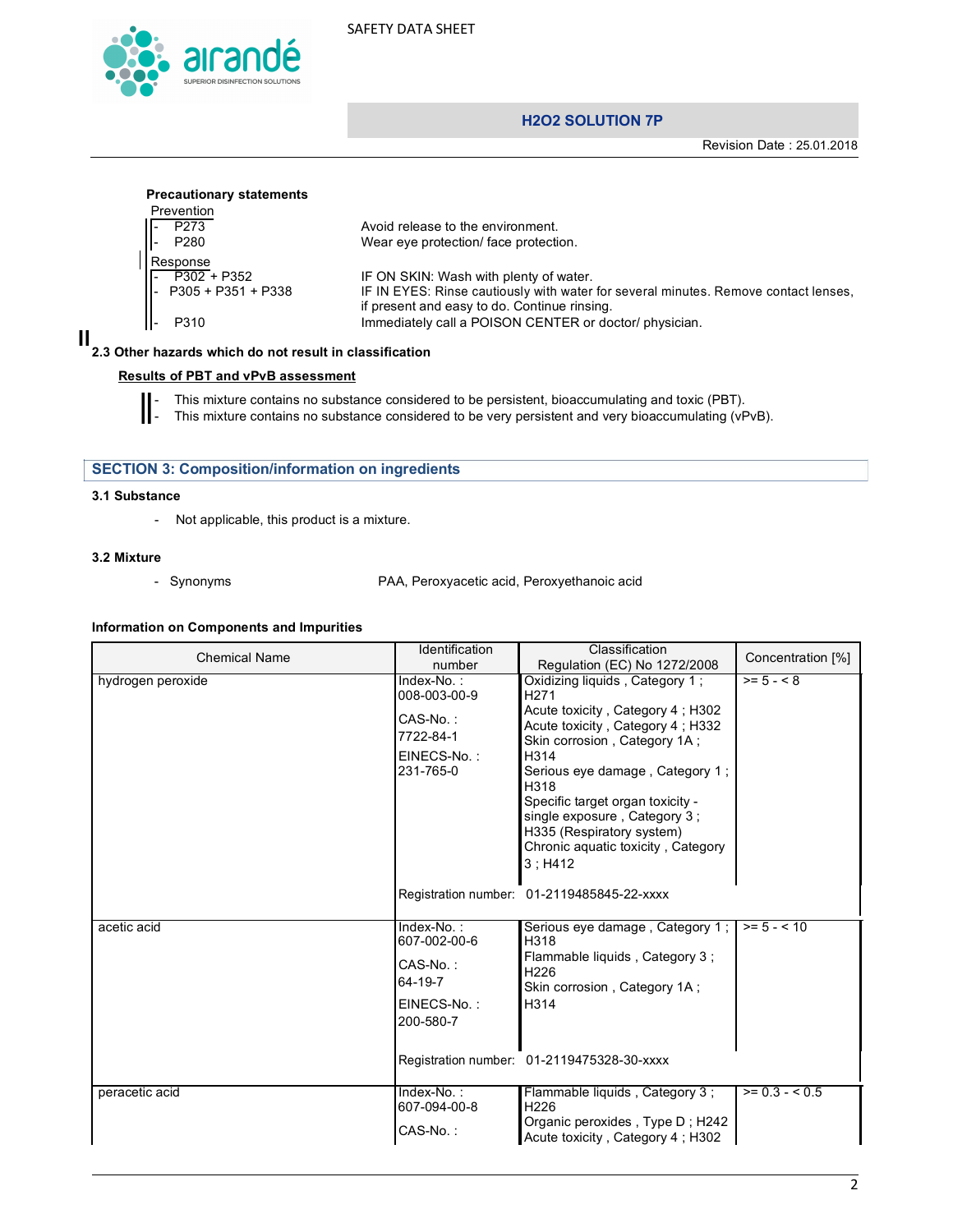

Revision Date : 25.01.2018

| 79-21-0<br>EINECS-No.:<br>201-186-8 | Acute toxicity, Category 4; H332<br>Acute toxicity, Category 4; H312<br>Skin corrosion, Category 1A ;<br>H <sub>3</sub> 14<br>Serious eye damage, Category 1;<br>H <sub>3</sub> 18<br>Specific target organ toxicity -<br>single exposure, Category 3:<br>H335 (Respiratory system)<br>Acute aguatic toxicity, Category 1:<br>H400<br>Chronic aquatic toxicity, Category<br>1: H410 |  |
|-------------------------------------|-------------------------------------------------------------------------------------------------------------------------------------------------------------------------------------------------------------------------------------------------------------------------------------------------------------------------------------------------------------------------------------|--|
|                                     | Registration number: 01-2119531330-56-xxxx                                                                                                                                                                                                                                                                                                                                          |  |

**For the full text of the H-Statements mentioned in this Section, see Section 16.**

#### **SECTION 4: First aid measures**

#### **4.1 Description of first aid measures**

#### **In case of inhalation**

- Move to fresh air.
- Oxygen or artificial respiration if needed.
- Victim to lie down in the recovery position, cover and keep him warm.
- Call a physician immediately.

#### **In case of skin contact**

- Take off contaminated clothing and shoes immediately.
- Wash off immediately with plenty of water.
- Keep warm and in a quiet place.
- Call a physician or poison control centre immediately.
- Wash contaminated clothing before re-use.

#### **In case of eye contact**

- Rinse immediately with plenty of water, also under the eyelids, for at least 15 minutes.
- In the case of difficulty of opening the lids, administer an analgesic eye wash (oxybuprocaine).
- Call a physician or poison control centre immediately.
- Take victim immediately to hospital.

#### **In case of ingestion**

- Call a physician or poison control centre immediately.
- Take victim immediately to hospital.
- If swallowed, rinse mouth with water (only if the person is conscious).
- Do NOT induce vomiting.
- Artificial respiration and/or oxygen may be necessary.

#### **4.2 Most important symptoms and effects, both acute and**

#### **delayed In case of inhalation**

#### **Symptoms**

- Nose and throat irritation
- Risk of: Lung oedema

#### **Effects**

- Severe respiratory irritant
- *Repeated or prolonged exposure*
- Nose bleeding
- Risk of chronic bronchitis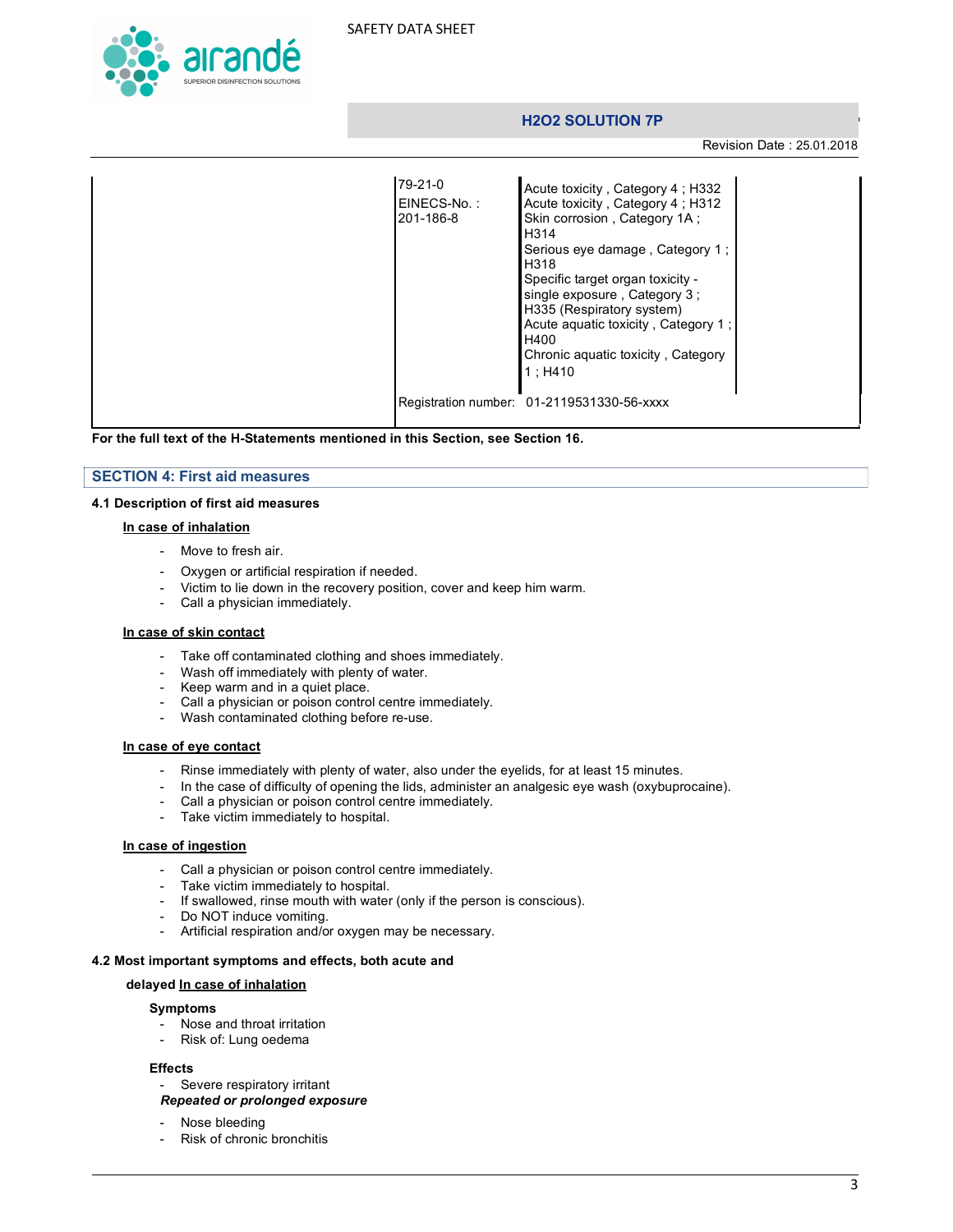



Revision Date : 25.01.2018

#### **In case of skin contact**

#### **Symptoms**

- Irritation
- Redness
- Swelling of tissue

#### **In case of eye contact**

#### **Symptoms**

- Redness
- **Lachrymation**
- Swelling of tissue
- **Burn**

#### **Effects**

- Severe eye irritation
- May cause irreversible eye damage.

#### **In case of ingestion**

#### **Symptoms**

- Severe irritation
- Nausea
- Abdominal pain
- Bloody vomiting
- Diarrhoea

#### **Effects**

- Risk of respiratory disorder

#### **4.3 Indication of any immediate medical attention and special treatment needed**

#### **Notes to physician**

- Take victim immediately to hospital.
- Immediate medical attention is required.
- Consult with an ophthalmologist immediately in all cases.
- Burns must be treated by a physician.
- If swallowed
- Avoid gastric lavage (risk of perforation).
- Keep under medical supervision for at least 48 hours.

# **SECTION 5: Firefighting measures**

#### **5.1 Extinguishing media**

#### **Suitable extinguishing media**

- Use extinguishing measures that are appropriate to local circumstances and the surrounding environment.
- Water
- Water spray

#### **Unsuitable extinguishing media**

- None

#### **5.2 Special hazards arising from the substance or mixture**

- May intensify fire; oxidiser.
- Oxygen released in thermal decomposition may support combustion

#### **5.3 Advice for firefighters**

#### **Special protective equipment for firefighters**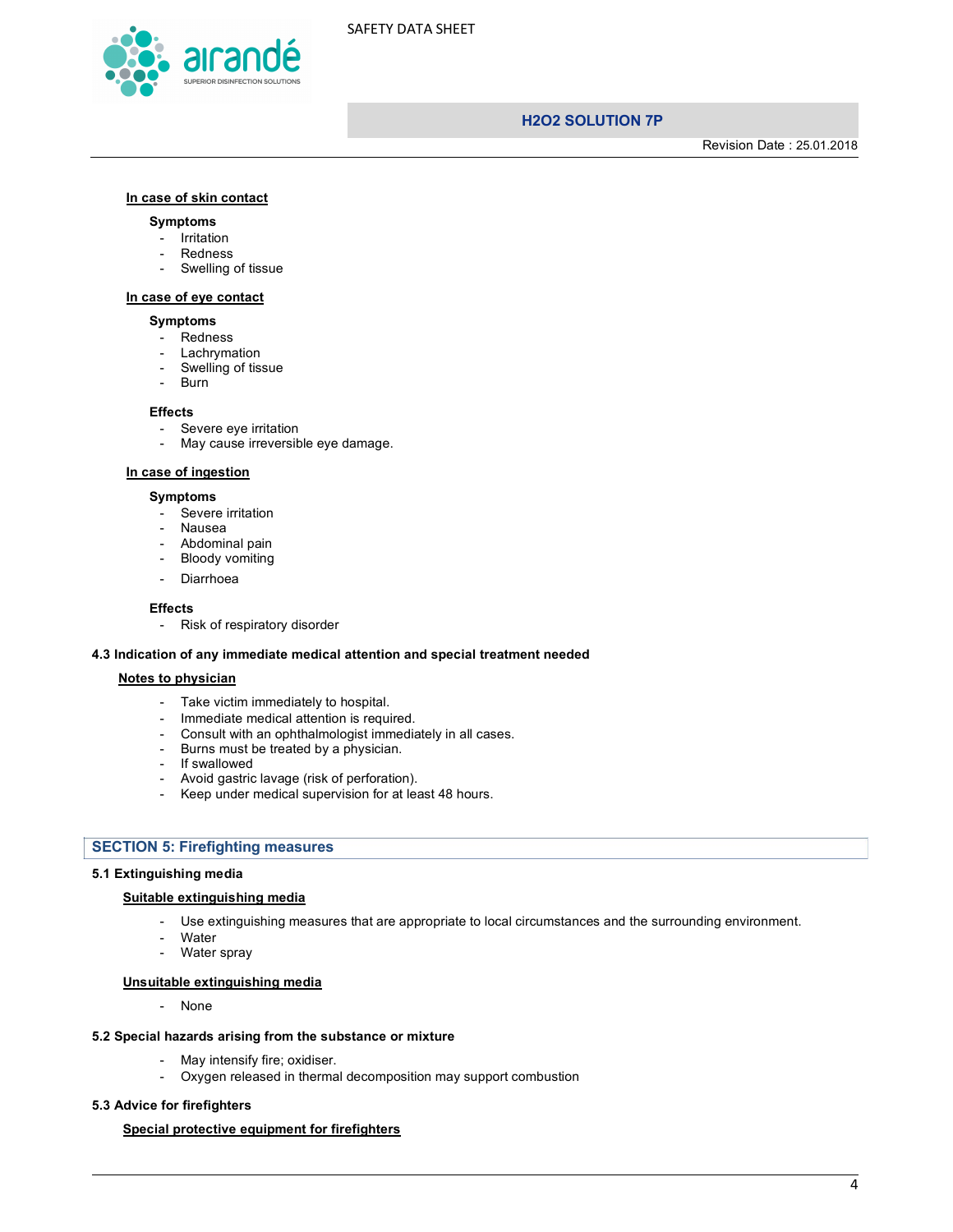

# **H2O2 SOLUTION 7P**

Revision Date : 25.01.2018

- In the event of fire, wear self-contained breathing apparatus.
- Use personal protective equipment.
- Wear chemical resistant oversuit
- Cool containers/tanks with water spray.<br>Prevent fire extinguishing water from co
- Prevent fire extinguishing water from contaminating surface water or the ground water system.

#### **SECTION 6: Accidental release measures**

#### **6.1 Personal precautions, protective equipment and emergency procedures**

#### **Advice for non-emergency personnel**

- Evacuate personnel to safe areas.
- Keep people away from and upwind of spill/leak.

#### **Advice for emergency responders**

- Use personal protective equipment.
- Drying of this product on clothing or combustible materials may cause fire.
- Keep wetted with water.
- Prevent further leakage or spillage.
- Keep away from incompatible products

#### **6.2 Environmental precautions**

- Discharge into the environment must be avoided.
- If the product contaminates rivers and lakes or drains inform respective authorities.
- Prevent product from entering sewage system.

#### **6.3 Methods and materials for containment and cleaning up**

- Dam up.
- Soak up with inert absorbent material.
- Prevent product from entering sewage system.
- Keep in suitable, closed containers for disposal.
- Keep in properly labelled containers.

#### **6.4 Reference to other sections**

- Refer to protective measures listed in sections 7 and 8.

#### **SECTION 7: Handling and storage**

#### **7.1 Precautions for safe handling**

- Use only in well-ventilated areas.
- Before all operations, passivate the piping circuits and vessels according to the procedure recommended by the producer.
- Use only clean and dry utensils.
- Never return unused material to storage receptacle.
- May not get in touch with:
- Organic materials
- Keep away from heat.
- Keep away from incompatible products

#### **Hygiene measures**

- Ensure that eyewash stations and safety showers are close to the workstation location.
- Take off contaminated clothing and shoes immediately.
- Wash contaminated clothing before re-use.
- When using do not eat, drink or smoke.
- Wash hands before breaks and at the end of workday.
- Handle in accordance with good industrial hygiene and safety practice.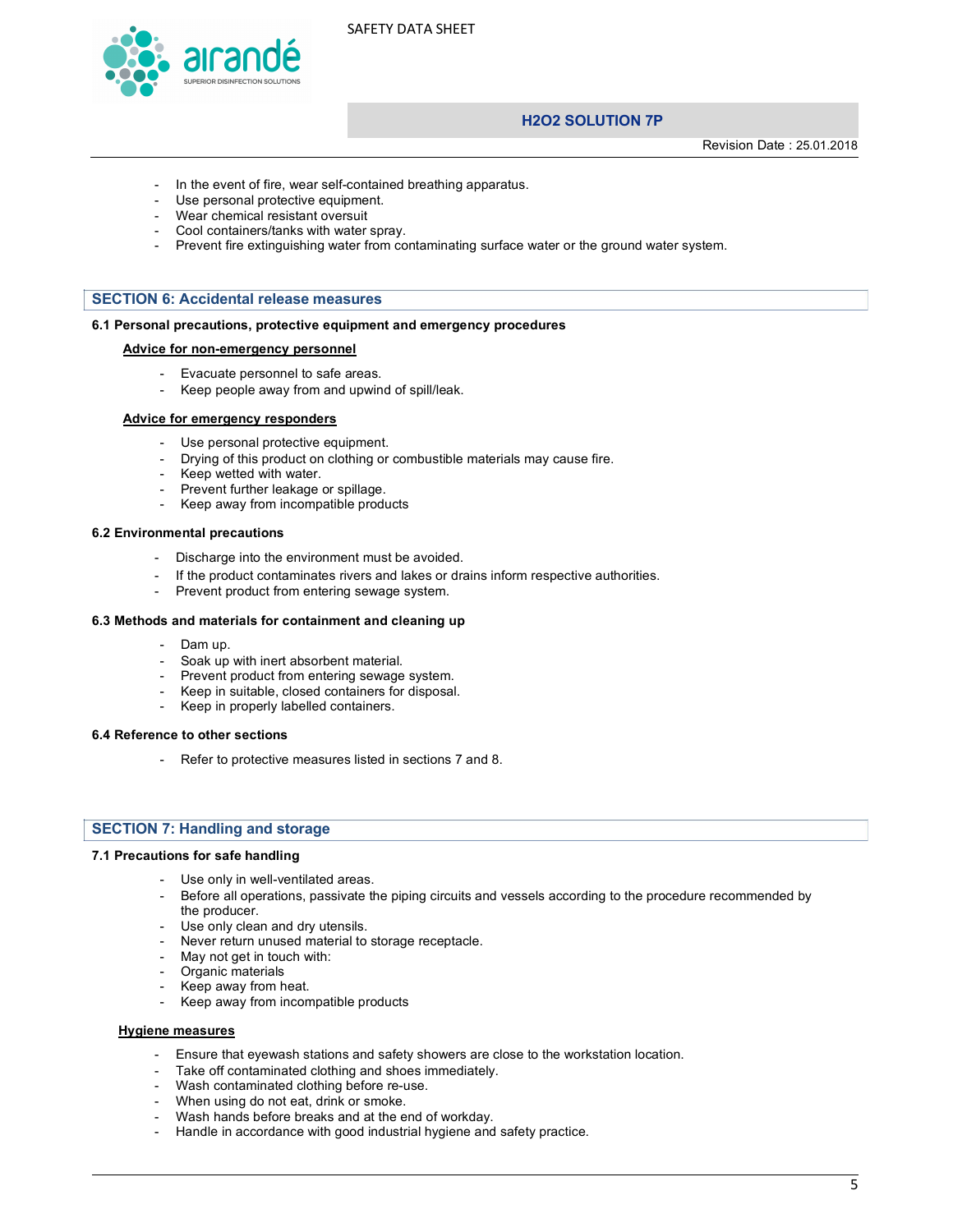

**H2O2 SOLUTION 7P**

Revision Date : 25.01.2018

#### **7.2 Conditions for safe storage, including any**

#### **incompatibilities Technical measures/Storage conditions**

- Keep in properly labelled containers.
- Keep tightly closed in a dry, cool and well-ventilated place.
- Keep in a bunded area.
- Electrical equipment should be protected to the appropriate standard.
- Keep away from incompatible products
- Store in original container.
- Keep away from heat/sparks/open flames/hot surfaces. No smoking.

#### **Packaging material**

#### **Suitable material**

- Stainless steel cleaned and passived
- Approved grades of HDPE.

#### **7.3 Specific end use(s)**

- Contact your supplier for additional information

#### **SECTION 8: Exposure controls/personal protection**

#### **8.1 Control parameters**

#### **Components with workplace occupational exposure limits**

| Components        | Value type  | Value                                           | <b>Basis</b>                                                                       |
|-------------------|-------------|-------------------------------------------------|------------------------------------------------------------------------------------|
| hydrogen peroxide | <b>TWA</b>  | 1 ppm<br>1.4 mg/m3                              | UK. EH40 WEL - Workplace Exposure Limits                                           |
|                   | <b>STEL</b> | $\overline{2}$ ppm<br>2.8 mg/m3                 | UK. EH40 WEL - Workplace Exposure Limits                                           |
| hydrogen peroxide | <b>TWA</b>  | 1 ppm                                           | USA. ACGIH Threshold Limit Values (TLV)                                            |
| acetic acid       | <b>TWA</b>  | 10 ppm<br>25 mg/m3                              | Europe. Commission Directive 91/322/EEC on<br>establishing indicative limit values |
|                   | Indicative  |                                                 |                                                                                    |
| acetic acid       | <b>TWA</b>  | 10 ppm                                          | USA. ACGIH Threshold Limit Values (TLV)                                            |
| acetic acid       | <b>STEL</b> | 15 ppm                                          | USA. ACGIH Threshold Limit Values (TLV)                                            |
| peracetic acid    | <b>STEL</b> | $0.4$ ppm                                       | USA. ACGIH Threshold Limit Values (TLV)                                            |
|                   |             | Form of exposure : Inhalable fraction and vapor |                                                                                    |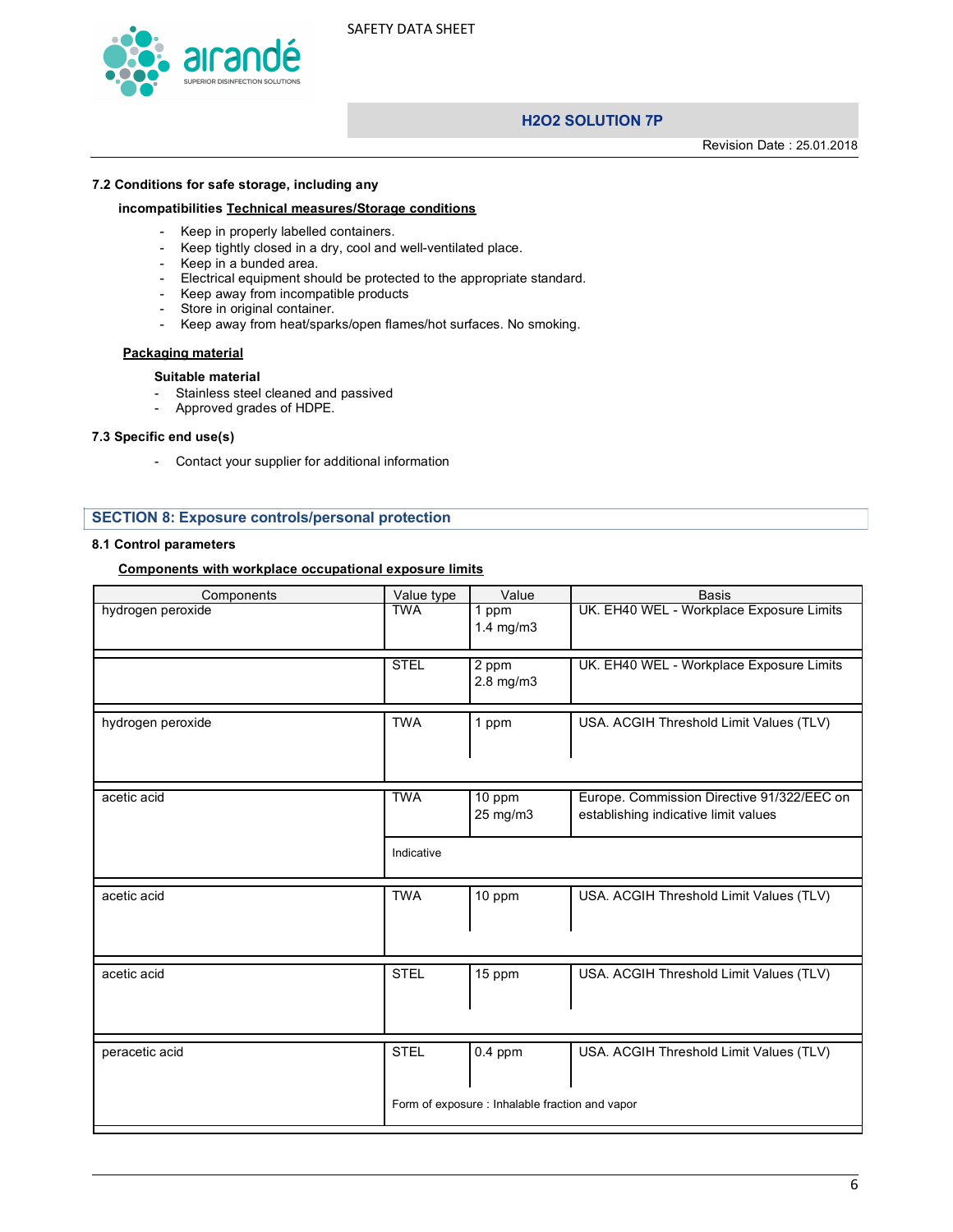

| Product name      | Population            | Route of<br>exposure | Potential health<br>effects | Exposure<br>time | Value                | Remarks |
|-------------------|-----------------------|----------------------|-----------------------------|------------------|----------------------|---------|
| hydrogen peroxide | Workers               | Inhalation           | Local effects               | Acute            | $3$ mg/m $3$         |         |
|                   | Workers               | Inhalation           | Local effects               | Long<br>term     | $1.4 \text{ mg/m}$ 3 |         |
|                   | Consumers             | Inhalation           | Local effects               | Acute            | 1.93 mg/m3           |         |
|                   | Consumers             | Inhalation           | Local effects               | Long<br>term     | $0.21$ mg/m $3$      |         |
| acetic acid       | General<br>population | Inhalation           | Local effects               | Acute            | 25 mg/m3             |         |
|                   | General<br>population | Inhalation           | Systemic effects            | Long<br>term     | 25 mg/m3             |         |
|                   | General<br>population | Oral                 | Systemic effects            | Long<br>term     | 7.20 µg/kg<br>bw/day |         |
| peracetic acid    | Workers               | Inhalation           | Systemic<br>effects         | Acute            | $0.6$ mg/m $3$       |         |
|                   | Workers               | Inhalation           | Systemic<br>effects         | Long<br>term     | $0.6$ mg/m $3$       |         |
|                   | Workers               | Inhalation           | Local effects               | Acute            | $0.6$ mg/m $3$       |         |
|                   | Workers               | Inhalation           | Local effects               | Long<br>term     | $0.6$ mg/m $3$       |         |
|                   | Workers               | Dermal               | Local effects               | Acute            | 0.12%                |         |
|                   | Consumers             | Inhalation           | Systemic<br>effects         | Acute            | $0.6$ mg/m $3$       |         |
|                   | Consumers             | Inhalation           | Systemic<br>effects         | Long<br>term     | $0.6$ mg/m $3$       |         |
|                   | Consumers             | Inhalation           | Local effects               | Long<br>term     | $0.6$ mg/m $3$       |         |
|                   | Consumers             | Inhalation           | Local effects               | Acute            | $0.3$ mg/m $3$       |         |
|                   | General<br>population | Dermal               | Local effects               | Acute            | 0.12%                |         |

# **Derived No Effect Level (DNEL) / Derived minimal effect level (DMEL)**

# **Predicted No Effect Concentration ( PNEC )**

| Product name      | Compartment                 | Value         | <b>Remarks</b> |
|-------------------|-----------------------------|---------------|----------------|
| hydrogen peroxide | Fresh water                 | $0.0126$ mg/l |                |
|                   | Marine water                | $0.0126$ mg/l |                |
|                   | Sewage treatment<br>plant   | 4.66 mg/l     |                |
|                   | Intermittent<br>use/release | $0.0138$ mg/l |                |
|                   | Fresh water sediment        | $0.047$ mg/kg |                |
|                   | Marine sediment             | $0.047$ mg/kg |                |
|                   | Soil                        | 0.0023 mg/kg  |                |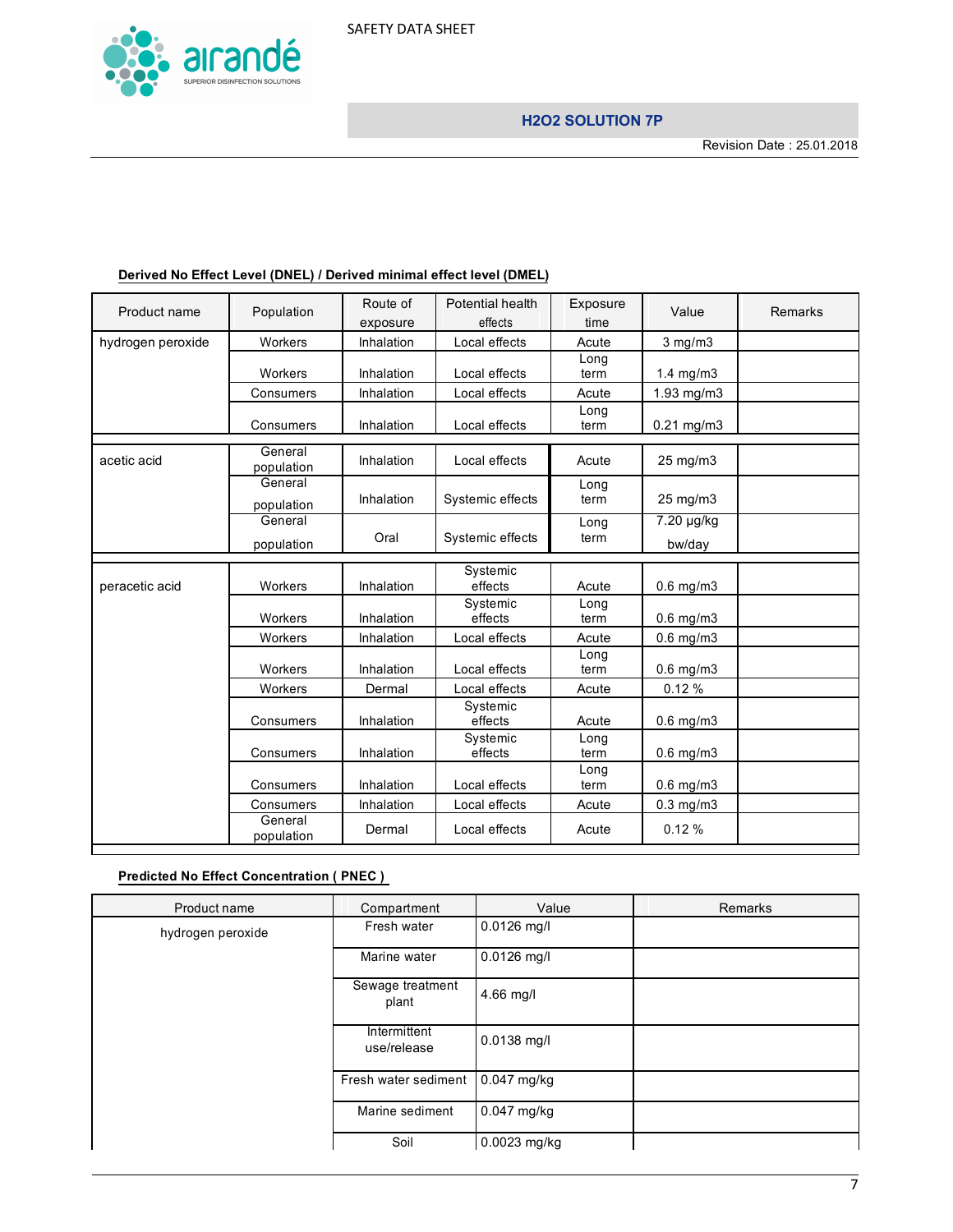

Revision Date : 25.01.2018

| peracetic acid | Fresh water                          | 0.000224 mg/l |  |
|----------------|--------------------------------------|---------------|--|
|                | Sewage treatment<br>plant            | $0.051$ mg/l  |  |
|                | Fresh water sediment   0.00018 mg/kg |               |  |
|                | Soil                                 | 0.320 mg/kg   |  |

#### **8.2 Exposure controls**

#### **Control measures**

#### **Engineering measures**

- Provide adequate ventilation.
- Apply technical measures to comply with the occupational exposure limits.

#### **Individual protection measures**

#### **Respiratory protection**

- In case of insufficient ventilation, wear suitable respiratory equipment.
- Respirator with a vapour filter (EN 141)<br>- Recommended Filter type:
- Recommended Filter type:
- ABEK-P2

#### **Hand protection**

Impervious gloves

Take note of the information given by the producer concerning permeability and break through times, and of special workplace conditions (mechanical strain, duration of contact).

#### *Suitable material*

- butyl-rubber Break through time: > 480 min
- Glove thickness: >= 0.4 mm

#### **Eye protection**

- Chemical resistant goggles must be worn.
- If splashes are likely to occur, wear:
- Tightly fitting safety goggles
- Face-shield

#### **Skin and body protection**

- Apron/boots of butyl rubber if risk of splashing.

#### **Hygiene measures**

- Ensure that eyewash stations and safety showers are close to the workstation location.
- Take off contaminated clothing and shoes immediately.
- Wash contaminated clothing before re-use.
- When using do not eat, drink or smoke.
- Wash hands before breaks and at the end of workday.
- Handle in accordance with good industrial hygiene and safety practice.

#### **Environmental exposure controls**

- Dispose of rinse water in accordance with local and national regulations.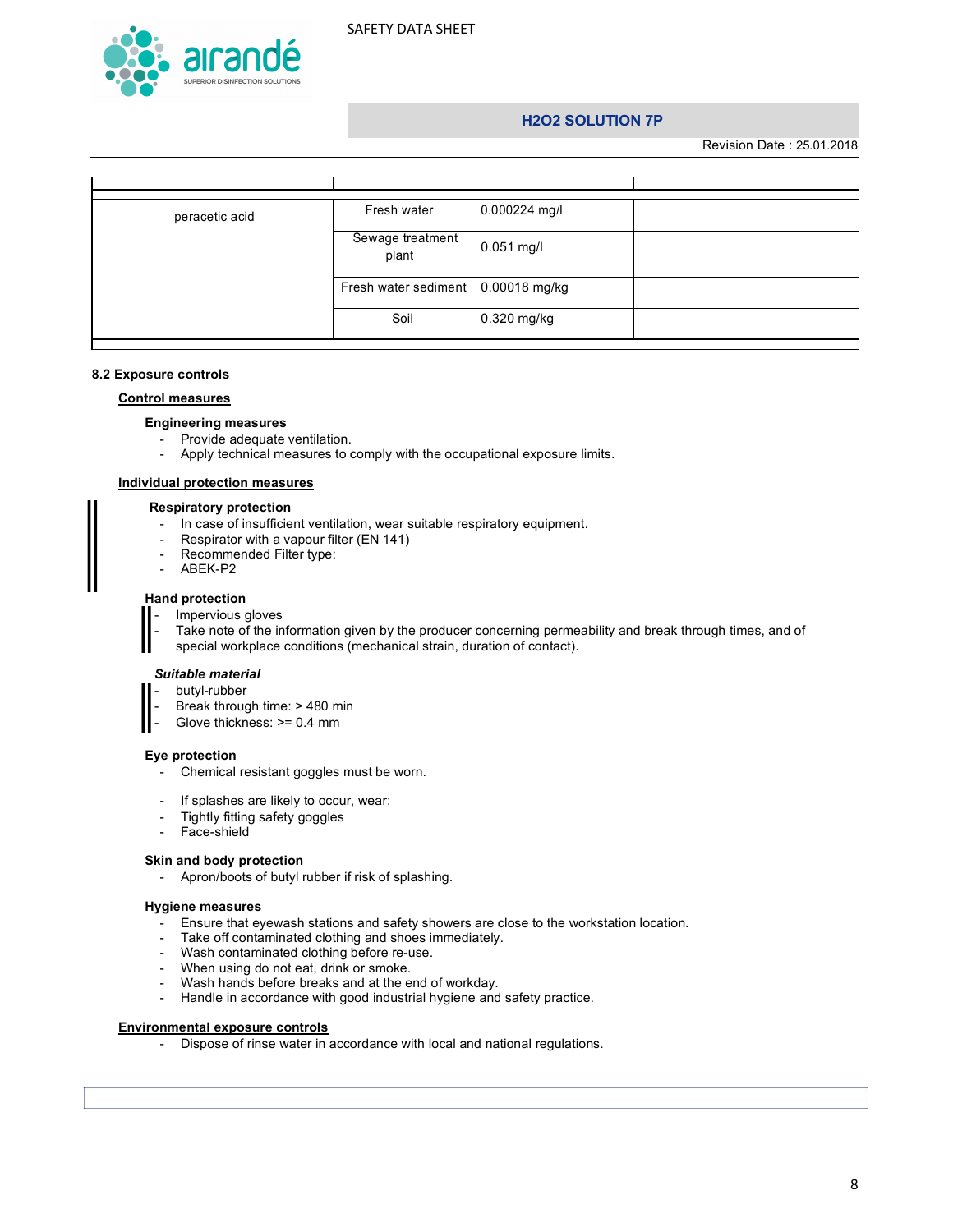

Revision Date : 25.01.2018

# **SECTION 9: Physical and chemical properties**

# **9.1 Information on basic physical and chemical properties**

| Appearance                              | Physical state:<br>liquid<br>Colour:<br>colourless                 |
|-----------------------------------------|--------------------------------------------------------------------|
| Odour                                   | pungent                                                            |
| <b>Odour Threshold</b>                  | no data available                                                  |
| pH                                      | acidic                                                             |
|                                         | pKa: 8.2 (25 °C)                                                   |
| <b>Melting point/range</b>              | ca. -42 °C<br>Method: Calculation method                           |
| <b>Boiling point/boiling range</b>      | ca. 105 °C<br>Method: Calculation method                           |
| <b>Flash point</b>                      | 74 - 83 °C Method: closed cup                                      |
| <b>Evaporation rate (Butylacetate =</b> | no data available                                                  |
| 1) Flammability (solid, gas)            | Not applicable                                                     |
| <b>Flammability (liquids)</b>           | The product is not flammable., Heating may cause a fire.           |
| <b>Flammability/Explosive limit</b>     | Explosiveness:<br>Not explosive                                    |
| <b>Auto-ignition temperature</b>        | no data available                                                  |
| <u>Vapour pressure</u>                  | no data available                                                  |
| Vapour density                          | no data available                                                  |
| <b>Density</b>                          | Bulk density: Not applicable                                       |
| <b>Solubility</b>                       | Relative density: 1.1                                              |
|                                         | Water solubility:<br>completely miscible                           |
| Partition coefficient: n-octanol/water  | Solubility in other solvents:<br>common organic solvents : soluble |
|                                         | Aromatic solvents : slightly soluble                               |
| <b>Thermal decomposition</b>            | log Pow: -1.25<br>Method: Calculation method                       |
| <b>Viscosity</b>                        | log Pow: -0.52                                                     |
| <b>Explosive properties</b>             | Method: measured value                                             |
| <b>Oxidizing properties</b>             | $>= 60 °C$<br>Self-Accelerating decomposition temperature (SADT)   |
| 9.2 Other information                   | no data available                                                  |
| <b>Henry's Constant</b>                 |                                                                    |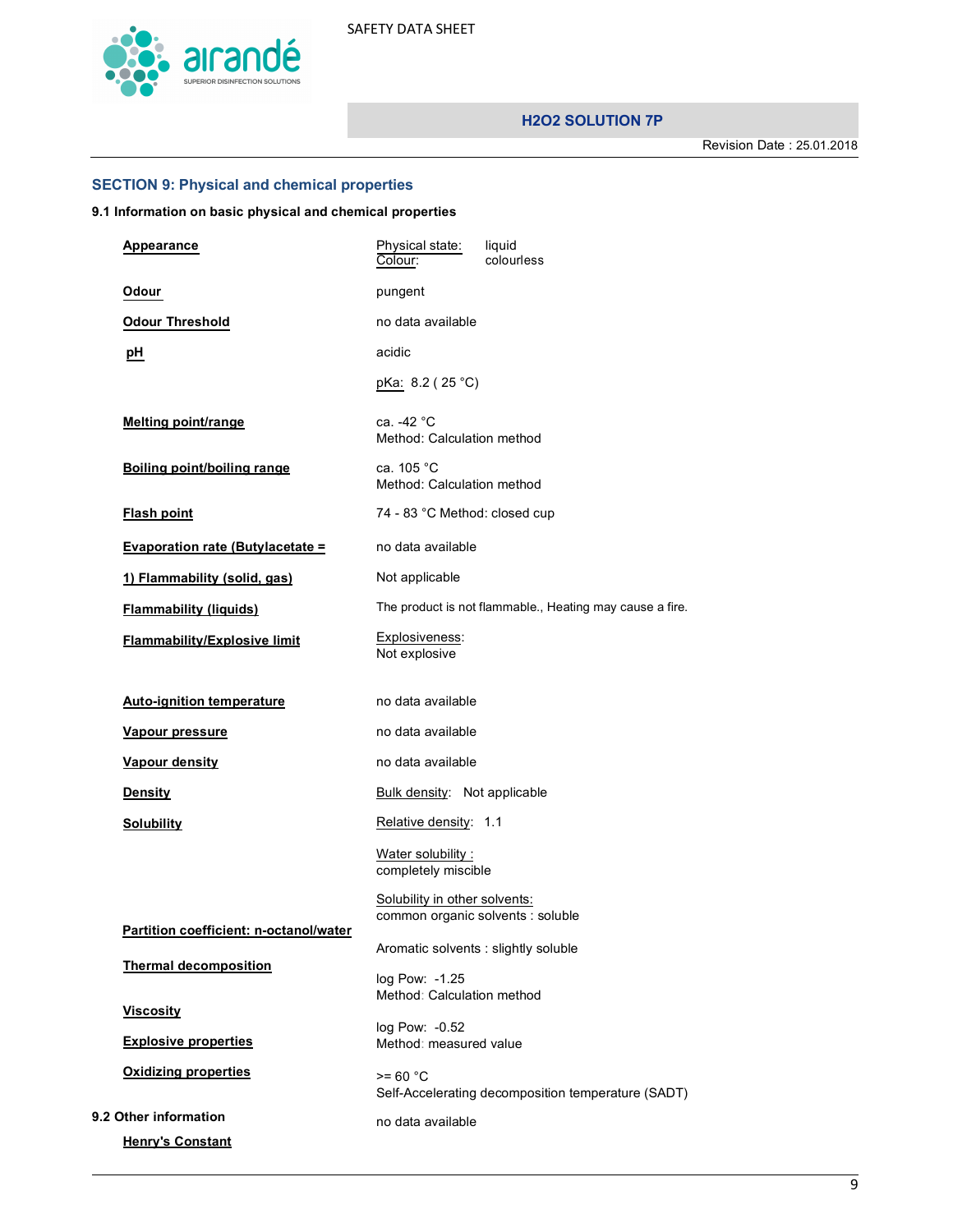

Revision Date : 25.01.2018

no data available

Oxidizing properties

22 Pa.m3/mol not significant, Air, Volatility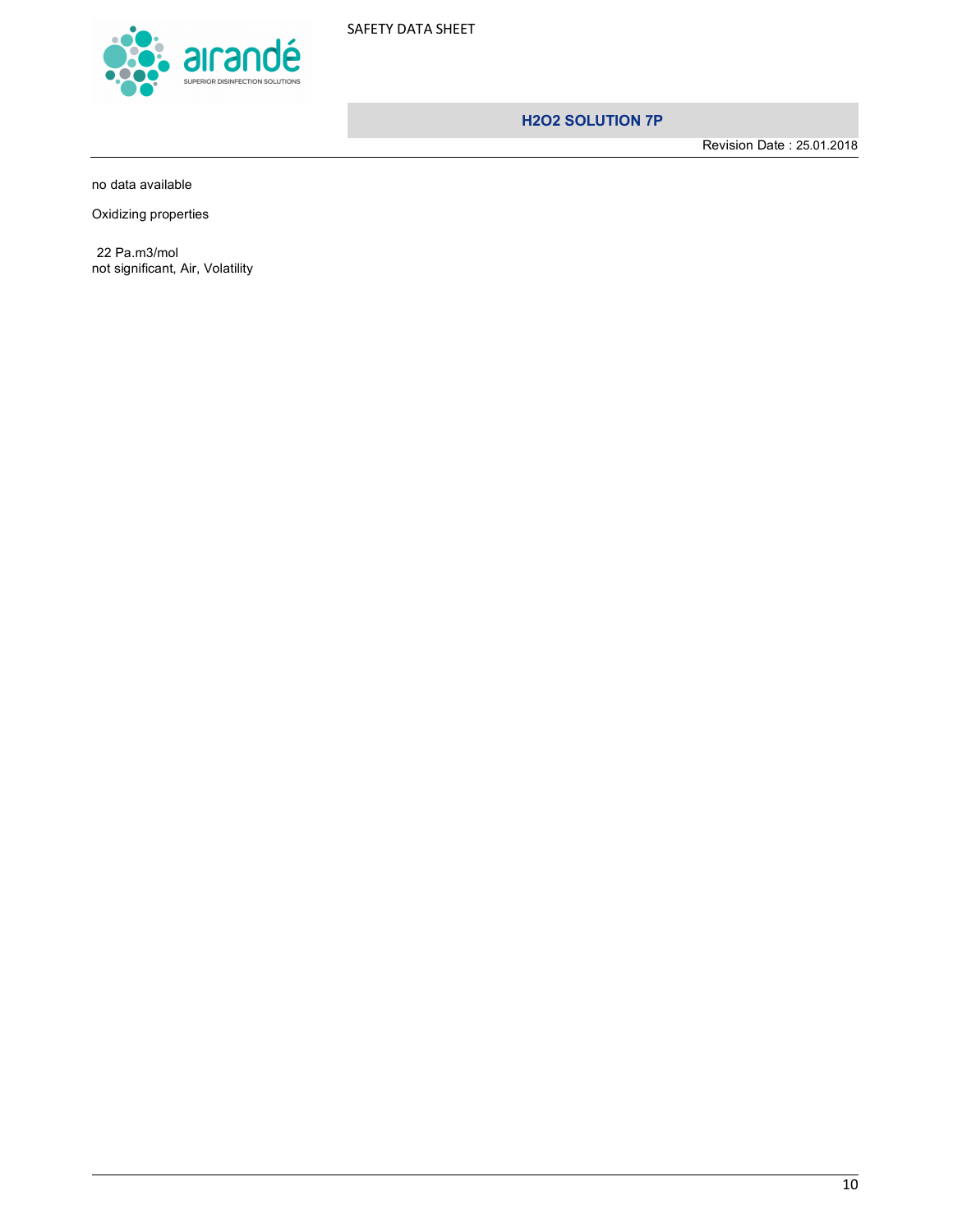

Revision Date : 25.01.2018

#### **SECTION 10: Stability and reactivity**

#### **10.1 Reactivity**

- Decomposes on heating.
- Heating may cause a fire.
- Potential for exothermic hazard

#### **10.2 Chemical stability**

- Stable under recommended storage conditions.

#### **10.3 Possibility of hazardous reactions**

- Contact with combustible material may cause fire., Contact with flammables may cause fire or explosions., Risk of explosion if heated under confinement., Fire or intense heat may cause violent rupture of packages.

#### **10.4 Conditions to avoid**

- Contamination
- To avoid thermal decomposition, do not overheat.

#### **10.5 Incompatible materials**

- Acids
- Bases
- Metals
- Heavy metal salts
- Powdered metal salts
- Reducing agents
- Organic materials
- Flammable materials

#### **10.6 Hazardous decomposition products**

- Oxygen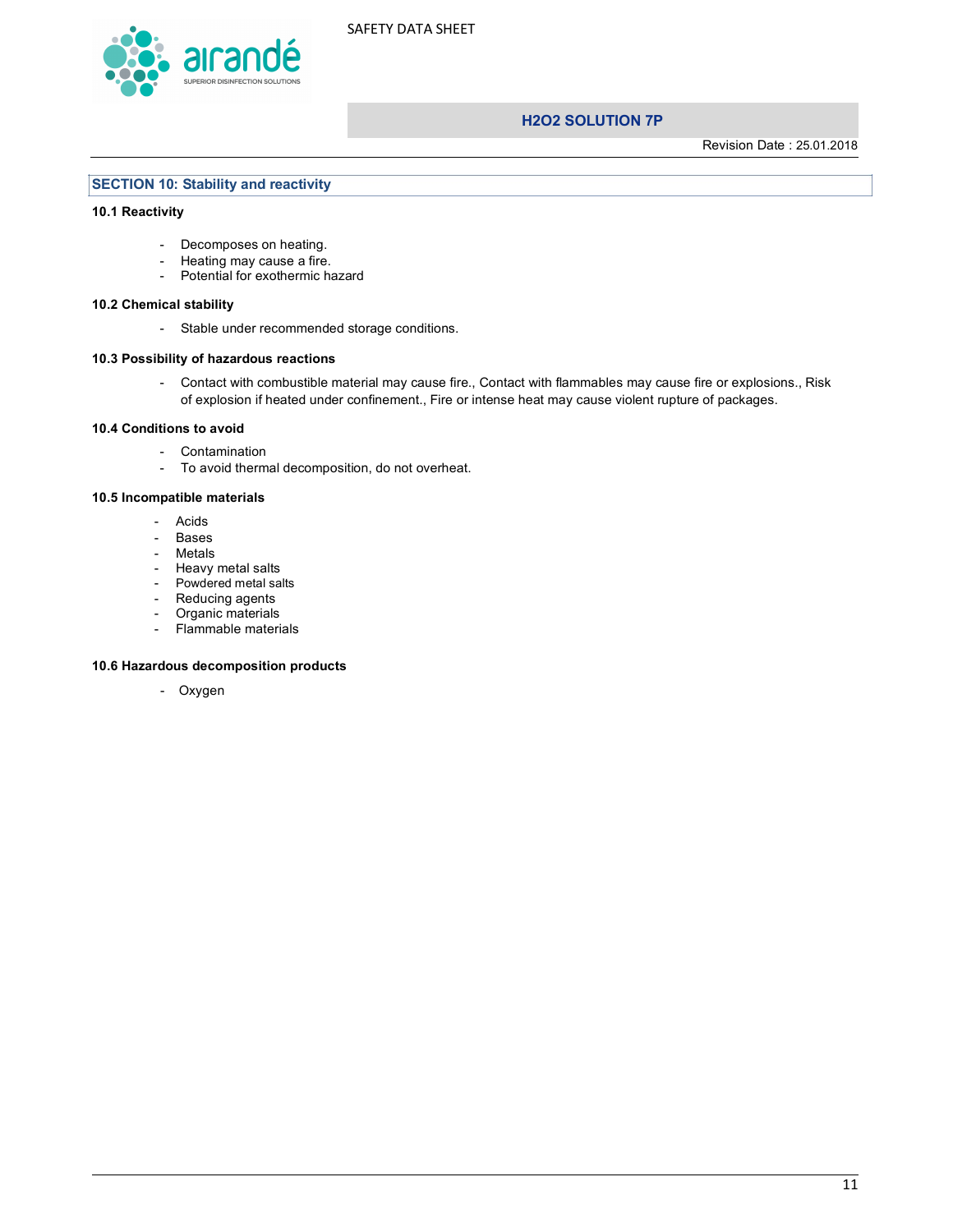

Revision Date : 25.01.2018

| <b>SECTION 11: Toxicological information</b>                                          |                                                                                                |  |  |
|---------------------------------------------------------------------------------------|------------------------------------------------------------------------------------------------|--|--|
| 11.1 Information on toxicological effects<br><b>Acute toxicity</b>                    |                                                                                                |  |  |
| <b>Acute oral toxicity</b>                                                            | $LD50: > 300$ mg/kg - Rat<br>Test substance: 5 % PAA mixture                                   |  |  |
| <b>Acute inhalation toxicity</b>                                                      | LC50 - 4 h (aerosol) 4 mg/l - Rat<br>Test substance: 5 % PAA mixture                           |  |  |
| <b>Acute dermal toxicity</b>                                                          | LD50 1,147 mg/kg - Rabbit<br>Test substance: 5 % PAA mixture                                   |  |  |
| Acute toxicity (other routes of<br>administration)                                    | no data available                                                                              |  |  |
| Skin corrosion/irritation                                                             | Causes skin irritation.                                                                        |  |  |
| Serious eye damage/eye irritation                                                     | Rabbit<br>Risk of serious damage to eyes.                                                      |  |  |
| Respiratory or skin sensitisation<br><b>Toxicity for reproduction and development</b> | Guinea pig<br>Did not cause sensitization on laboratory animals.                               |  |  |
| <b>Toxicity to reproduction/Fertility</b>                                             | No toxicity to reproduction                                                                    |  |  |
| <b>Developmental Toxicity/Teratogenicity</b>                                          | Rat<br>Test substance: 15 % PAA mixture<br>No effect observed on development<br>Published data |  |  |
| <b>STOT</b>                                                                           |                                                                                                |  |  |
| <b>STOT - single exposure</b>                                                         | May cause respiratory irritation.                                                              |  |  |
| <b>STOT - repeated exposure</b>                                                       | The substance or mixture is not classified as specific target organ toxicant,                  |  |  |
|                                                                                       | repeated exposure.                                                                             |  |  |
|                                                                                       | Ingestion 13 weeks - Rat<br>NOAEL: 0.75 mg/kg<br>Test substance: Peracetic acid                |  |  |
|                                                                                       | Oral 90-day - Mouse<br>NOAEL: 100 ppm<br>Test substance: Hydrogen peroxide                     |  |  |
|                                                                                       | Inhalation 90-day - Rat<br>NOAEL: 7 ppm<br>Test substance: Hydrogen peroxide                   |  |  |
| <b>Experience with human exposure</b>                                                 |                                                                                                |  |  |
| <b>Experience with human exposure:</b><br><b>Inhalation</b>                           | no data available                                                                              |  |  |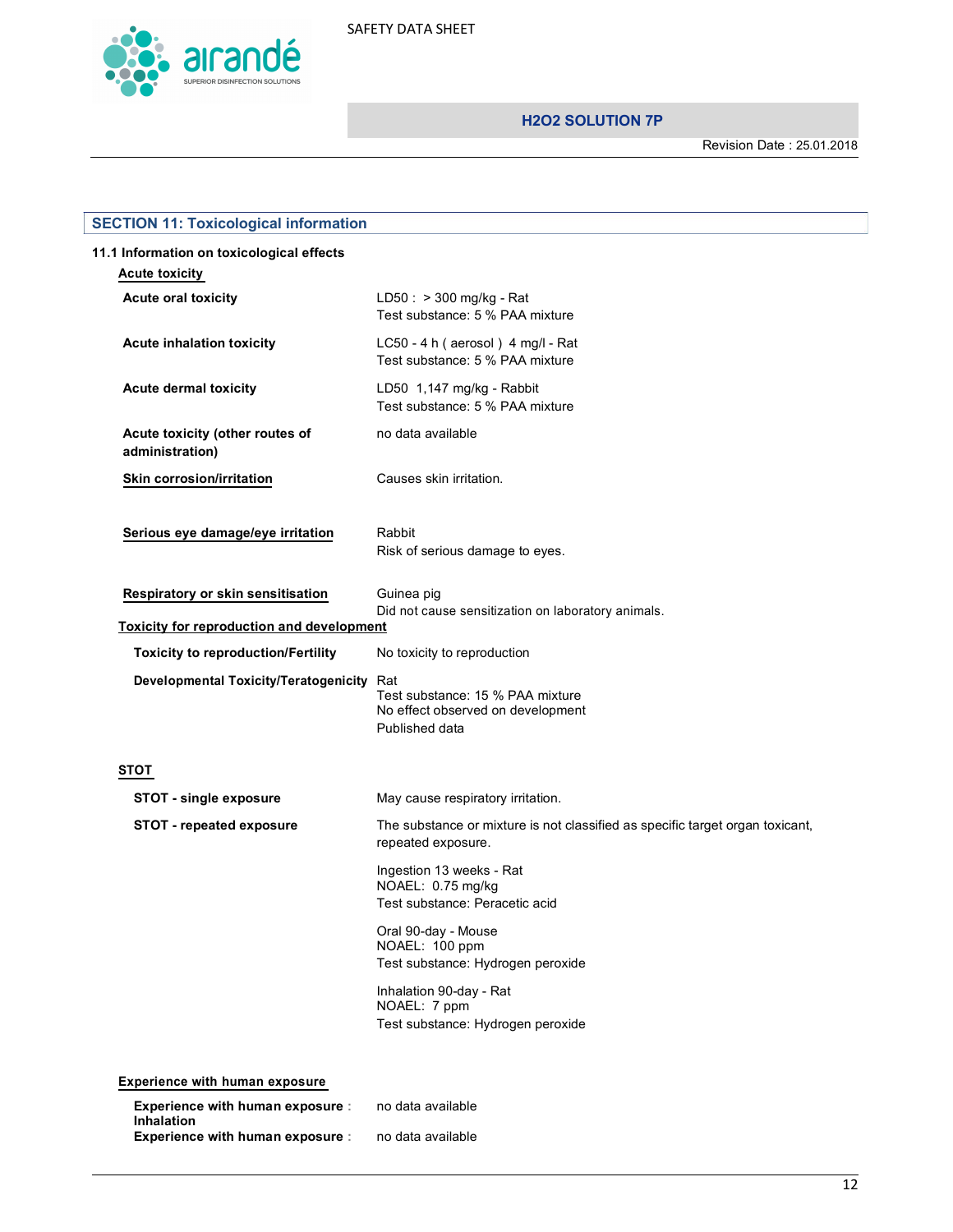

Revision Date : 25.01.2018

|                         | Ingestion<br><b>CMR</b> effects           |                                                                               |  |  |  |
|-------------------------|-------------------------------------------|-------------------------------------------------------------------------------|--|--|--|
|                         | Carcinogenicity<br>acetic acid            | No evidence of carcinogenicity in animal studies.                             |  |  |  |
|                         | <b>Mutagenicity</b><br>acetic acid        | Tests on bacterial or mammalian cell cultures did not show mutagenic effects. |  |  |  |
| $\overline{\mathbb{I}}$ | <b>Aspiration toxicity</b>                | Not applicable                                                                |  |  |  |
| $\overline{\mathsf{I}}$ | <b>Further information</b>                | no data available                                                             |  |  |  |
|                         | <b>SECTION 12: Ecological information</b> |                                                                               |  |  |  |

# **12.1 Toxicity**

| <b>Aquatic Compartment</b>                                      |                                                                                                            |
|-----------------------------------------------------------------|------------------------------------------------------------------------------------------------------------|
| Acute toxicity to fish                                          | LC50 - 96 h: 1.1 mg/l - Lepomis macrochirus (Bluegill sunfish)                                             |
| Acute toxicity to daphnia and<br>other aquatic invertebrates.   | EC50 - 48 h : 0.73 mg/l - Daphnia magna (Water flea)                                                       |
| Toxicity to aquatic plants                                      | EC50 - 96 h : 0.16 mg/l - Pseudokirchneriella subcapitata (green algae)                                    |
| <b>Toxicity to microorganisms</b>                               | no data available                                                                                          |
| Chronic toxicity to fish                                        | NOEC: 0.00094 mg/l - 33 d - Danio rerio (zebra fish)<br>Early-life Stage<br>Test substance: Peracetic acid |
| Chronic toxicity to daphnia and other<br>aquatic invertebrates. | 12.4 Mobility in soil                                                                                      |
| 12.2 Persistence and degradability                              | <b>Adsorption potential (Koc)</b>                                                                          |
| <b>Biodegradation</b>                                           |                                                                                                            |

**Biodegradability**

**Degradability assessment** acetic acid

**12.3 Bioaccumulative potential**

II

**Partition coefficient: noctanol/water** acetic acid

**Bioconcentration factor (BCF)**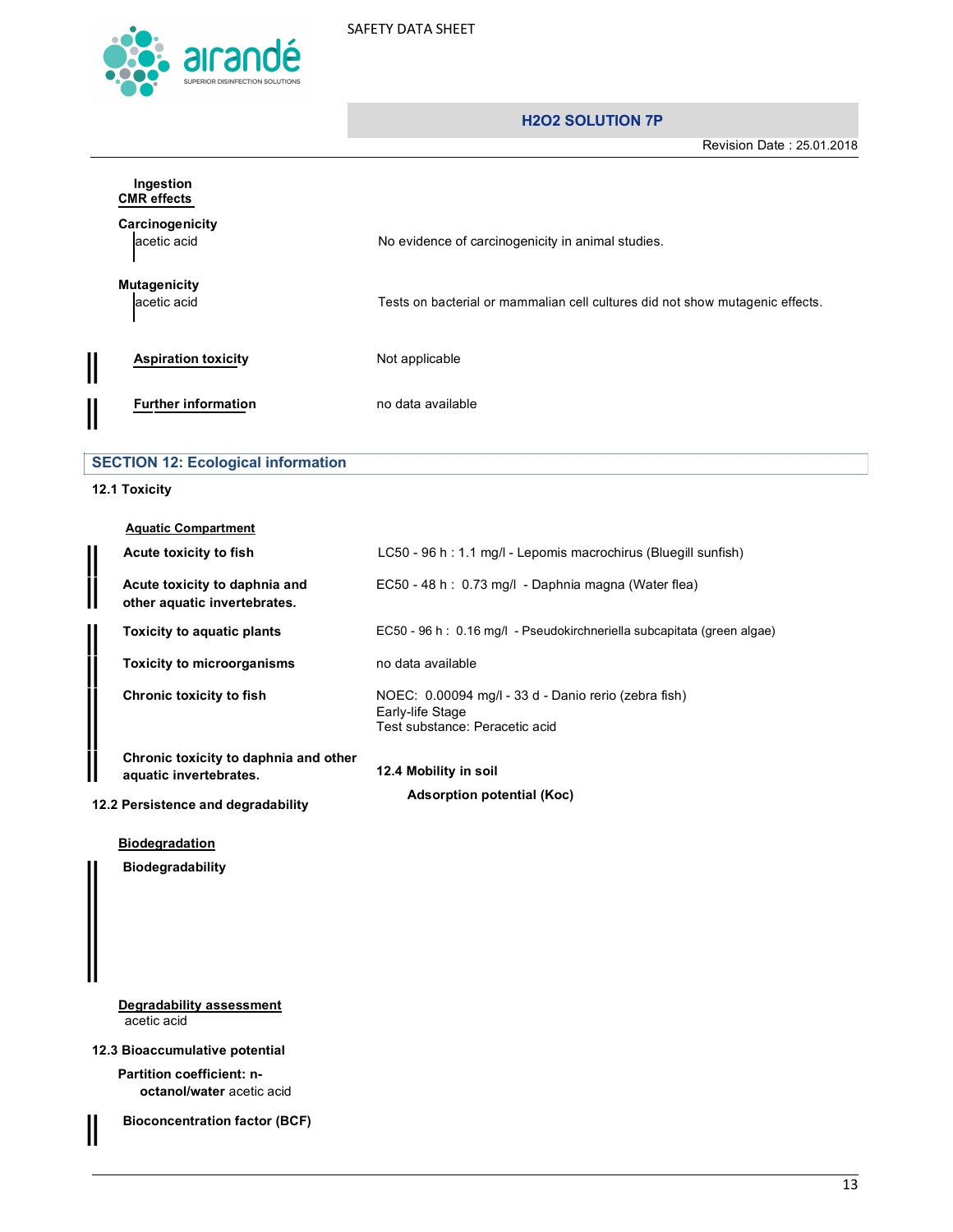

Revision Date : 25.01.2018

no data available

The product is considered to be rapidly degradable in the environment

Not potentially bioaccumulable

Does not bioaccumulate.

aerobic Biodegradable.

Effects on waste water treatment plants Inhibitor

Method: Abiotic degradation

Water soluble mobile

Soil/sediments non-significant adsorption

#### **Known distribution to environmental compartments**

acetic acid **Acid** 2013 **19 acetic acid** Ultimate destination of the product : Water Structure-activity relationship (SAR)

Air

Structure-activity relationship (SAR)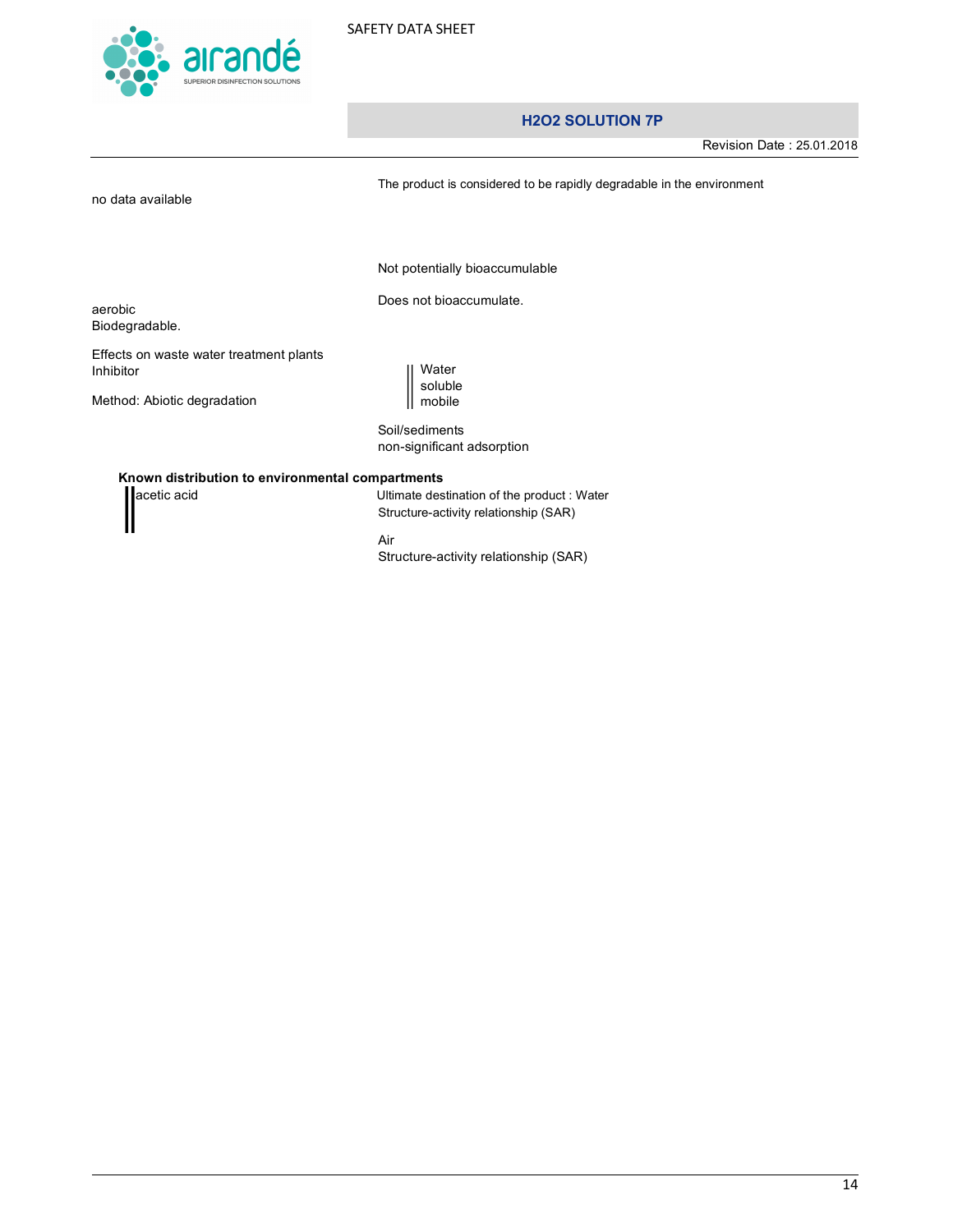

Revision Date : 25.01.2018

| 12.5 Results of PBT and vPvB assessment |                                 | This mixture contains no substance considered to be persistent.<br>bioaccumulating and toxic (PBT).<br>This mixture contains no substance considered to be very persistent and<br>very bioaccumulating (vPvB). |
|-----------------------------------------|---------------------------------|----------------------------------------------------------------------------------------------------------------------------------------------------------------------------------------------------------------|
|                                         | 12.6 Other adverse effects      | no data available                                                                                                                                                                                              |
|                                         | <b>Ecotoxicity assessment</b>   |                                                                                                                                                                                                                |
|                                         | Acute aguatic toxicity          | Information refers to the main component.                                                                                                                                                                      |
|                                         | <b>Chronic aquatic toxicity</b> | Information refers to the main component.                                                                                                                                                                      |

|  |  |  | <b>SECTION 13: Disposal considerations</b> |
|--|--|--|--------------------------------------------|
|--|--|--|--------------------------------------------|

#### **13.1 Waste treatment methods**

#### **Product Disposal**

- Contact manufacturer.
- Contact waste disposal services.
- In accordance with local and national regulations.

#### **Advice on cleaning and disposal of packaging**

- Empty containers.
- Clean container with water.
- Dispose of rinse water in accordance with local and national regulations.
- Where possible recycling is preferred to disposal or incineration.
- In accordance with local and national regulations.

#### **SECTION 14: Transport information**

#### **ADR**

| 14.1 UN number                                                                                | <b>UN 3149</b>                                                        |
|-----------------------------------------------------------------------------------------------|-----------------------------------------------------------------------|
| 14.2 Proper shipping name                                                                     | HYDROGEN PEROXIDE AND PEROXYACETIC ACID MIXTURE,<br><b>STABILIZED</b> |
| 14.3 Transport hazard class<br>Subsidiary hazard class:<br>$Label(s)$ :                       | 5.1<br>8<br>5.1(8)                                                    |
| 14.4 Packing group<br>Packing group<br>Classification Code                                    | $\mathbf{II}$<br>OC <sub>1</sub>                                      |
| <b>14.5 Environmental hazards</b>                                                             | <b>YES</b>                                                            |
| 14.6 Special precautions for user<br>Hazard Identification Number:<br>Tunnel restriction code | 58<br>(E)                                                             |
| For personal protection see section 8.                                                        |                                                                       |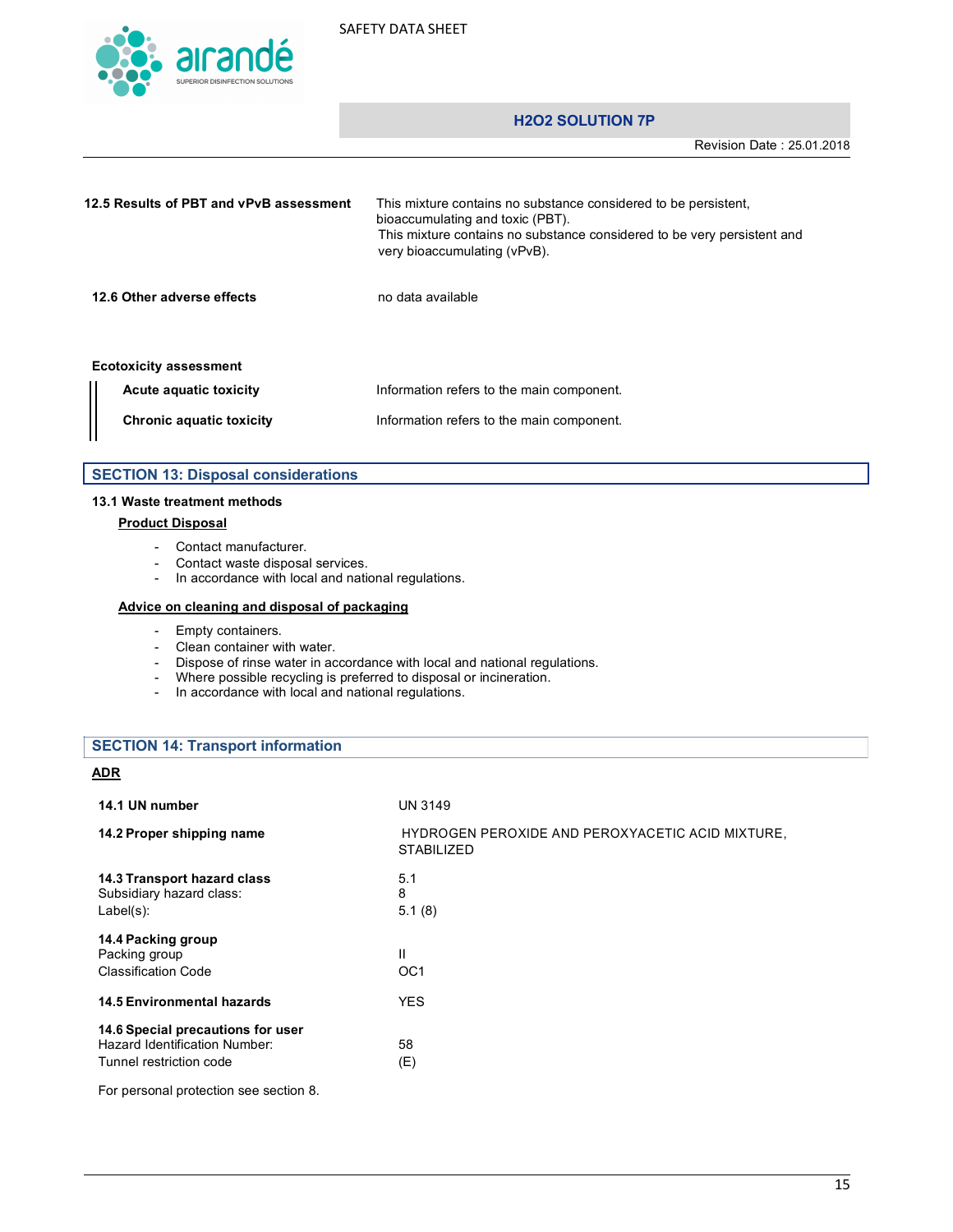

Revision Date : 25.01.2018

# **RID**

| 14.1 UN number                                                                      | <b>UN 3149</b>                                                 |  |
|-------------------------------------------------------------------------------------|----------------------------------------------------------------|--|
| 14.2 Proper shipping name                                                           | HYDROGEN PEROXIDE AND PEROXYACETIC ACID<br>MIXTURE, STABILIZED |  |
| 14.3 Transport hazard<br>class Subsidiary hazard<br>class: Label(s):                | 5.1<br>8<br>5.1(8)                                             |  |
| 14.4 Packing group<br>Packing group<br><b>Classification Code</b>                   | Ш.<br>OC <sub>1</sub>                                          |  |
| <b>14.5 Environmental hazards</b>                                                   | <b>YES</b>                                                     |  |
| 14.6 Special precautions for user<br>Hazard Identification Number:                  | 58                                                             |  |
| For personal protection see section 8.                                              |                                                                |  |
| IMDG                                                                                |                                                                |  |
| 14.1 UN number                                                                      | <b>UN 3149</b>                                                 |  |
| 14.2 Proper shipping name                                                           | HYDROGEN PEROXIDE AND PEROXYACETIC ACID<br>MIXTURE, STABILIZED |  |
| 14.3 Transport hazard<br>class Subsidiary hazard<br>class: Label(s):                | 5.1<br>8<br>5.1(8)                                             |  |
| 14.4 Packing group<br>Packing group                                                 | $\mathbf{II}$                                                  |  |
| <b>14.5 Environmental</b><br>hazards Marine pollutant                               | <b>YES</b>                                                     |  |
| 14.6 Special precautions for<br>user EmS                                            | $F-H$ , S-Q                                                    |  |
| For personal protection see section 8.                                              |                                                                |  |
| 14.7 Transport in bulk according to<br>Annex II of MARPOL 73/78 and the IBC<br>Code | no data available                                              |  |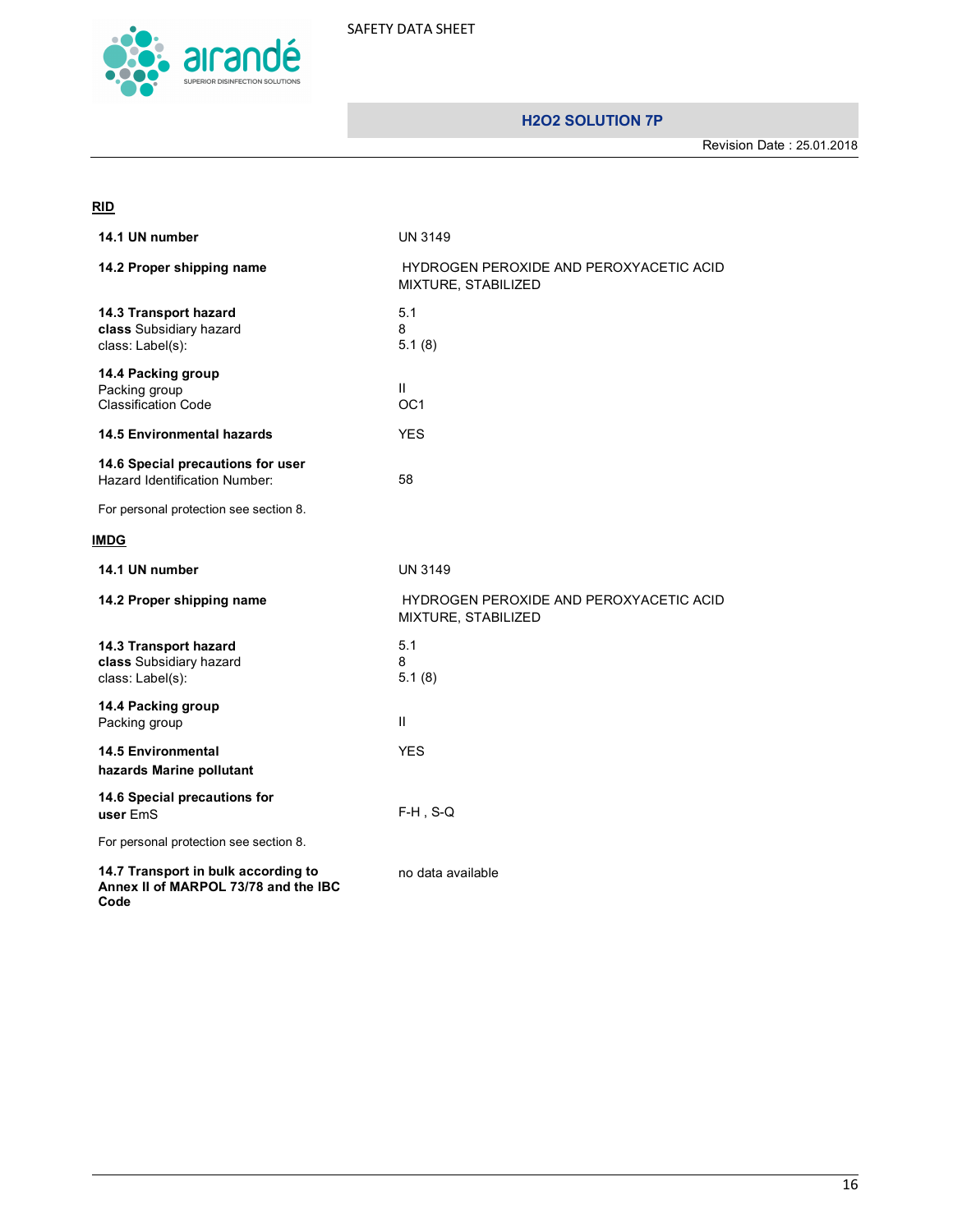

Revision Date : 25.01.2018

# **IATA**

| 14.1 UN number                                                                                                         | UN 3149                                                              |
|------------------------------------------------------------------------------------------------------------------------|----------------------------------------------------------------------|
| 14.2 Proper shipping name                                                                                              | HYDROGEN PEROXIDE AND PEROXYACETIC ACID<br><b>MIXTURE STABILIZED</b> |
| 14.3 Transport hazard<br>class Subsidiary hazard<br>class: Label(s):                                                   | 5.1<br>8<br>5.1(8)                                                   |
| 14.4 Packing group<br>Packing group                                                                                    | $\mathbf{II}$                                                        |
| Packing instruction (cargo aircraft)<br>Max net qty/pkg<br>Packing instruction (passenger aircraft)<br>Max net qty/pkg | 554<br>5.00L<br>550<br>1.00L                                         |
| <b>14.5 Environmental hazards</b>                                                                                      | <b>YES</b>                                                           |
| 14.6 Special precautions for user<br>For personal protection see section 8.                                            |                                                                      |
| <b>ADN</b>                                                                                                             |                                                                      |
|                                                                                                                        |                                                                      |
| 14.1 UN number                                                                                                         | <b>UN 3149</b>                                                       |
| 14.2 Proper shipping name                                                                                              | HYDROGEN PEROXIDE AND PEROXYACETIC ACID<br>MIXTURE, STABILIZED       |
| 14.3 Transport hazard<br>class Subsidiary hazard<br>class: Label(s):                                                   | 5.1<br>8<br>5.1(8)                                                   |
| 14.4 Packing group<br>Packing group<br><b>Classification Code</b>                                                      | $\mathbf{II}$<br>OC <sub>1</sub>                                     |
| <b>14.5 Environmental hazards</b>                                                                                      | <b>YES</b>                                                           |
| 14.6 Special precautions for user<br>Hazard Identification Number:                                                     | 58                                                                   |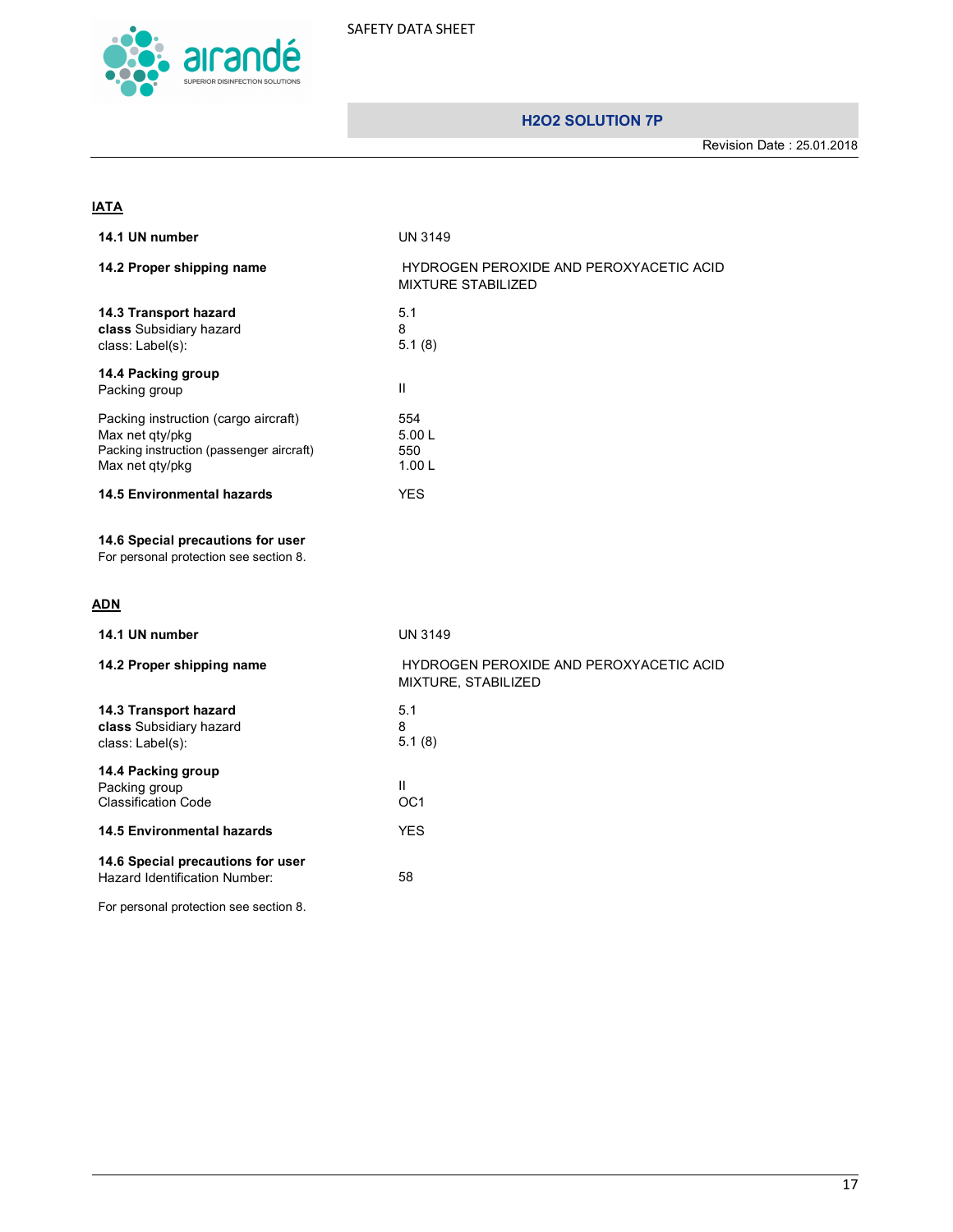

# **H2O2 SOLUTION 7P**

Note: The above regulatory prescriptions are those valid on the date of publication of this sheet. Given the possible evolution of transport regulations for hazardous materials, it would be advisable to check their validity with your sales office.

#### **SECTION 15: Regulatory information**

**15.1 Safety, health and environmental regulations/legislation specific for the substance or mixture**

#### **Other regulations**

- Regulation (EC) No 1907/2006 of the European Parliament and of the Council of 18 December 2006 concerning the Registration, Evaluation, Authorisation and Restriction of Chemicals (REACH), as amended
- Regulation (EC) No 1272/2008 of the European Parliament and of the Council of 16 December 2008 on classification, labelling and packaging of substances and mixtures, as amended
- Council Directive 98/24/EC of 7 April 1998 on the protection of the health and safety of workers from the risks related to chemical agents at work,as amended

#### **Notification status**

| <b>Inventory Information</b>                                                                | <b>Status</b>                                                                                                                        |
|---------------------------------------------------------------------------------------------|--------------------------------------------------------------------------------------------------------------------------------------|
| Mexico INSQ (INSQ)                                                                          | Listed on Inventory                                                                                                                  |
| New Zealand. Inventory of Chemical Substances                                               | Listed on Inventory                                                                                                                  |
| United States TSCA Inventory                                                                | Listed on Inventory<br>$\overline{\phantom{0}}$                                                                                      |
| Canadian Domestic Substances List (DSL)                                                     | Listed on Inventory<br>$\overline{\phantom{0}}$                                                                                      |
| Australia Inventory of Chemical Substances (AICS)                                           | Listed on Inventory                                                                                                                  |
| Japan. CSCL - Inventory of Existing and New Chemical Substances                             | Listed on Inventory                                                                                                                  |
| Korea. Korean Existing Chemicals Inventory (KECI)                                           | Listed on Inventory                                                                                                                  |
| Philippines Inventory of Chemicals and Chemical Substances (PICCS)                          | Listed on Inventory                                                                                                                  |
| China. Inventory of Existing Chemical Substances in China (IECSC)                           | Listed on Inventory                                                                                                                  |
| EU. European Registration, Evaluation, Authorisation and Restriction of<br>Chemical (REACH) | If product is purchased from AER<br>Technologies in<br>Europe it is in compliance with REACH,<br>if not please contact the supplier. |

#### **15.2 Chemical Safety Assessment**

- no data available

# **SECTION 16: Other information**

#### **Full text of H-Statements referred to under sections 2 and 3.**

| - H226              | Flammable liquid and vapour.                  |
|---------------------|-----------------------------------------------|
| $-H242$             | Heating may cause a fire.                     |
| - H <sub>2</sub> 71 | May cause fire or explosion; strong oxidiser. |
| - H302              | Harmful if swallowed.                         |
| - H312              | Harmful in contact with skin.                 |
| $- H314$            | Causes severe skin burns and eye damage.      |
| - H315              | Causes skin irritation.                       |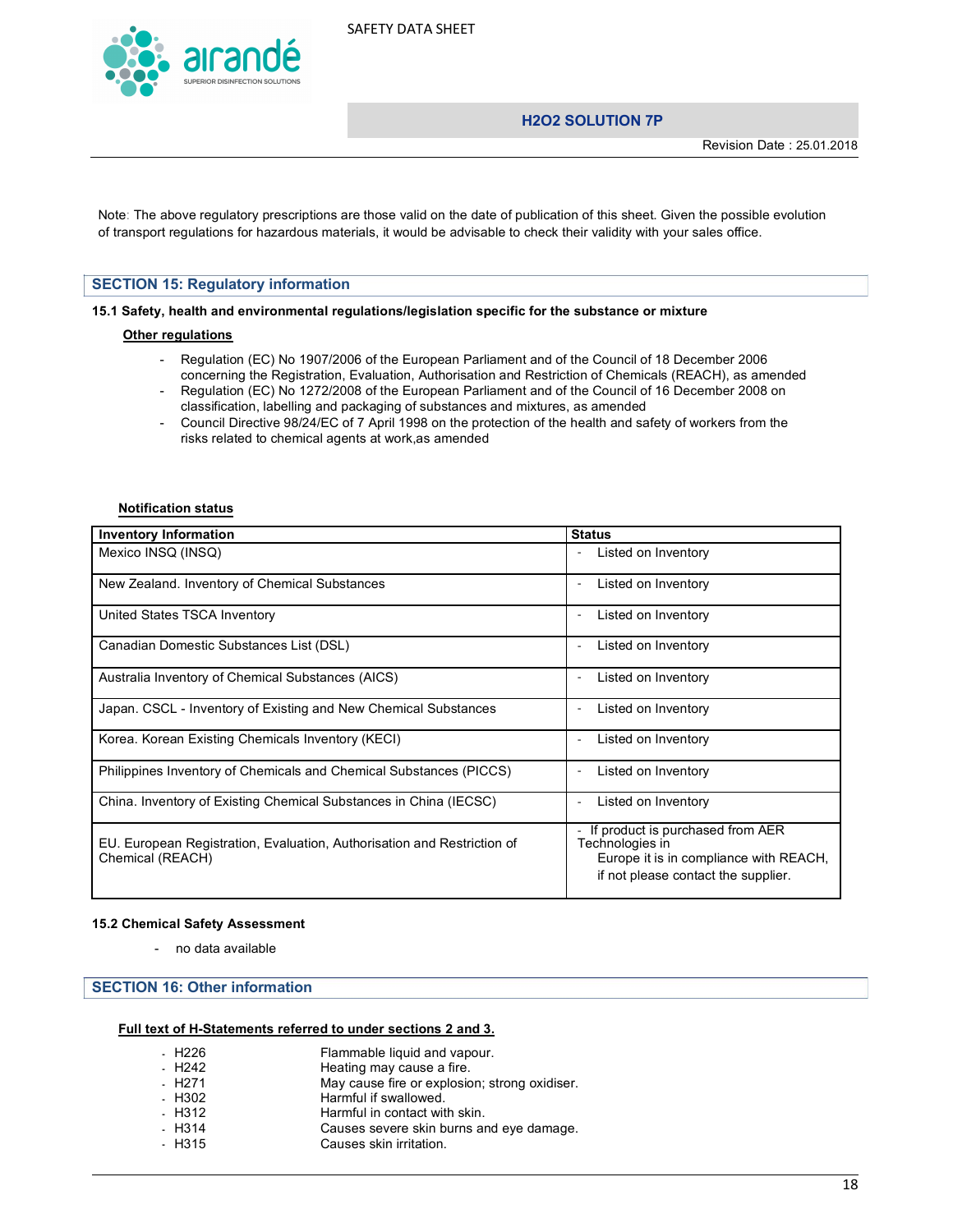

Revision Date : 25.01.2018

- H318 Causes serious eye damage.<br>- H332 Harmful if inhaled.
- H332 Harmful if inhaled.<br>- H335 May cause respira
- H335 May cause respiratory irritation.
- H400 Very toxic to aquatic life.
- H410 Very toxic to aquatic life with long lasting effects.
- H411 Toxic to aquatic life with long lasting effects. - H412 Harmful to aquatic life with long lasting effects.

# **Key or legend to abbreviations and acronyms used in the safety data sheet**

- STEL Short-term exposure limit
- TWA Limit Value - eight hours